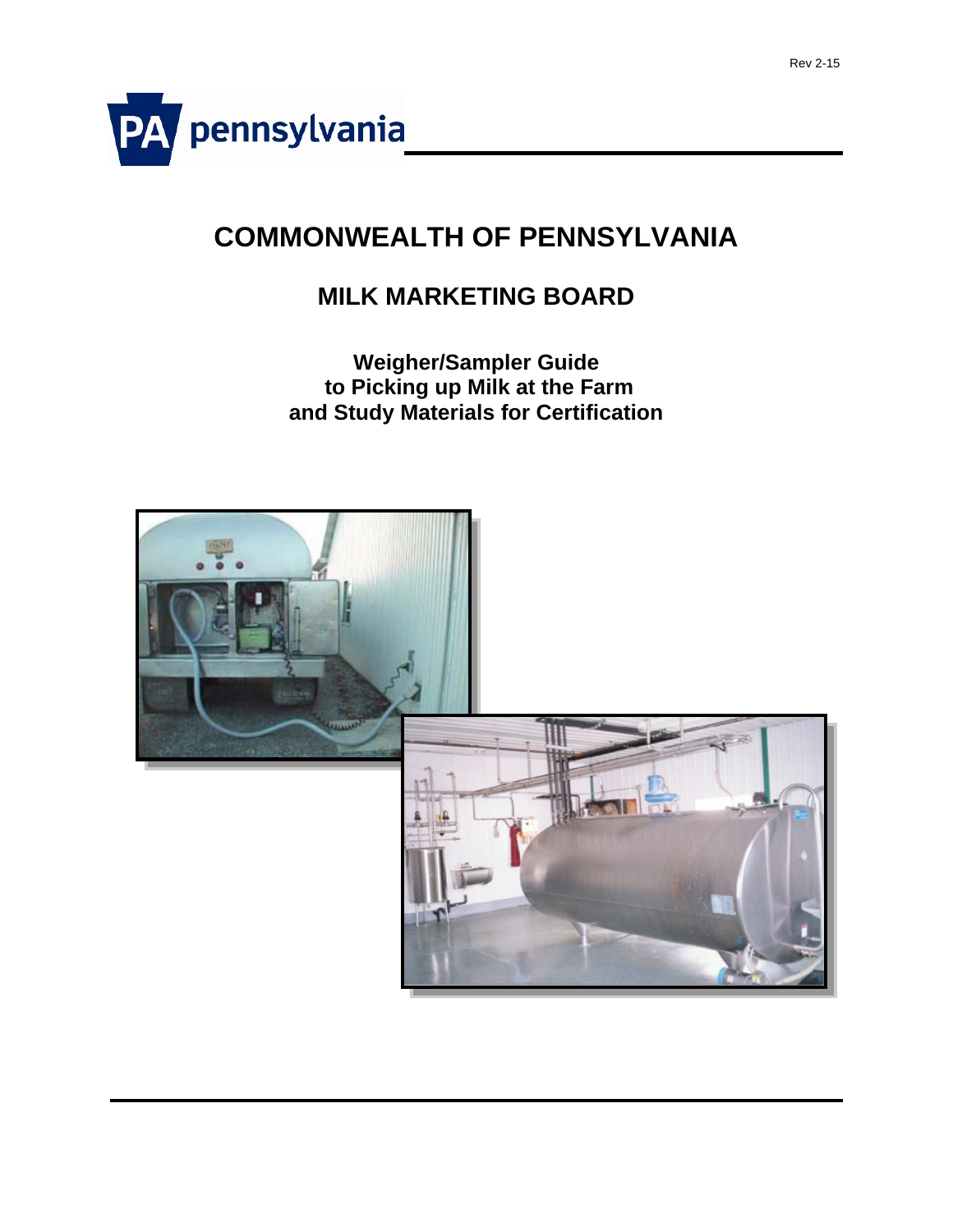#### **COMMONWEALTH OF PENNSYLVANIA MILK MARKETING BOARD 2301 NORTH CAMERON STREET HARRISBURG, PA 17110-9408**

#### **WEIGHER/SAMPLER TEST STUDY MATERIAL**

**ntroduction -** The Pennsylvania Milk Marketing Board sets minimum prices for milk purchased by Milk Dealers or Handlers from Pennsylvania producers. How much those producers are paid depends heavily on care that the Weigher/Sampler takes when picking up the milk at the farm. It is the responsibility of the Weigher/Sampler to observe the quality of the milk he is picking up, accurately measure how much milk he is picking up, and obtain a sample of the milk that is representative of all the milk in the tank and to maintain strict adherence to sanitary procedures. For this purpose, Pennsylvania law requires all such persons to undergo an examination of proficiency in weighing and sampling milk. If successful in completing such an examination (80% minimum score is required), they are eligible to apply for a Weigher/Sampler license, (renewable annually), which will qualify them to act as a Weigher/Sampler. **I**

The Milk Marketing Law states, "It shall be unlawful for any Milk Dealer to buy or receive milk from producers…unless the samples taken for testing purposes are made by a… certified Weigher and Sampler."

To become a licensed Weigher and Sampler, a person is required to pass an examination administered by the Pennsylvania Milk Marketing Board. The cost of the examination is twentyfive dollars (\$25.00) plus an annual Weigher and Sampler license costing twenty dollars (\$20.00). The Weigher and Sampler license is issued from January 1<sup>st</sup> through December 31<sup>st</sup> and must be renewed annually. The Milk Marketing Board mails renewal applications to current license holders. Weigher/Samplers must mail the completed applications back to the Board along with the twenty dollar (\$20.00) annual license fee by **December 1st** for the following year. Weigher/Samplers must have their current valid Weigher and Sampler license available for inspection when performing their duties.

New Weigher/Samplers should spend a few days with an experienced Weigher/Sampler to observe and practice the routine. This on the job training is an essential element in the certification and licensing of Weigher/Samplers.

The following information will assist the applicant to complete the examination for proficiency in weighing and sampling milk and milk products. Any Weigher/Sampler found to mishandle milk samples or falsify or change records may be subject to license revocation. The employees of the Milk Marketing Board check the handling of samples and verify the accuracy of records created by Weigher/Samplers.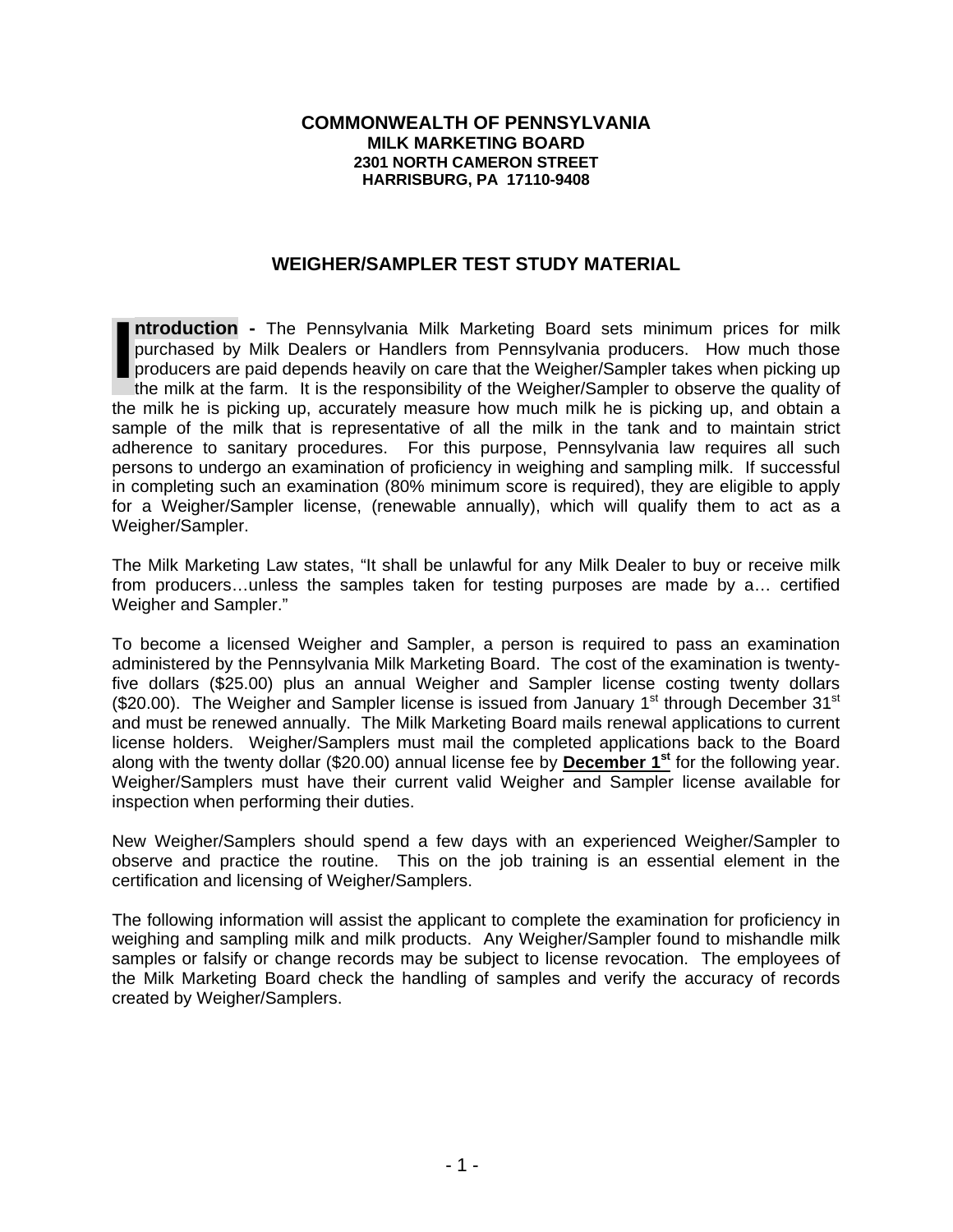#### **DEFINITIONS**

**Agitation –** A stirring or mixing action while milk is in a Bulk Tank. Agitation prevents the lighter fat or cream components of milk from rising to the top. To ensure the uniformity of milk prior to sampling, the Weigher/Sampler should observe the agitation of the milk for at least five minutes prior to sampling. For tanks holding 1,000 gallons (8,600 pounds) you must agitate 10 minutes or according to the manufacturers' specifications found on the tank nameplate.

**Board –** Refers to the state agency known as the Pennsylvania Milk Marketing Board.

**Bulk Tank –** Storage tank at a dairy farm where milk may be cooled, agitated, and measured prior to transfer to a milk tank truck for transport to a handler or processor.

**Calibration Chart –** This chart shows the amount of milk in the Bulk Tank that corresponds with the reading on the measuring stick or dipstick. The calibration chart and dipstick can only be used on the Bulk Tank they were made for regardless of whether another tank is the same make and model. A calibration chart will show the serial numbers of the corresponding tank and measuring stick.

**Hauler** – Entity licensed by the Board to haul milk in Pennsylvania – usually the employer of the Weigher/Sampler.

**Milk –** Includes milk and cream, fresh, sour or storage, skimmed milk, lowfat milk, flavored milk or milk drink, buttermilk, ice cream mix, and condensed or concentrated whole or skimmed milk except when contained in hermetically sealed containers.

**Milk Sample –** Sample of milk taken after adequate agitation of the Bulk Tank. This sample must be representative of all the milk in the Bulk Tank. Milk Samples must be examined at the laboratory within **48 hours** after collection.

**Milk Tank Truck –** Tank truck specially designed to transport milk from a dairy farm to a handler or processor or from a handler or receiving station to another handler or processor.

**Milk Tank Truck Cleaning Facility – An establishment** where a milk tank truck is cleaned and sanitized.



**Producer –** A person producing milk or an individual operating a dairy farm producing milk from cows for sale to milk handlers or processors.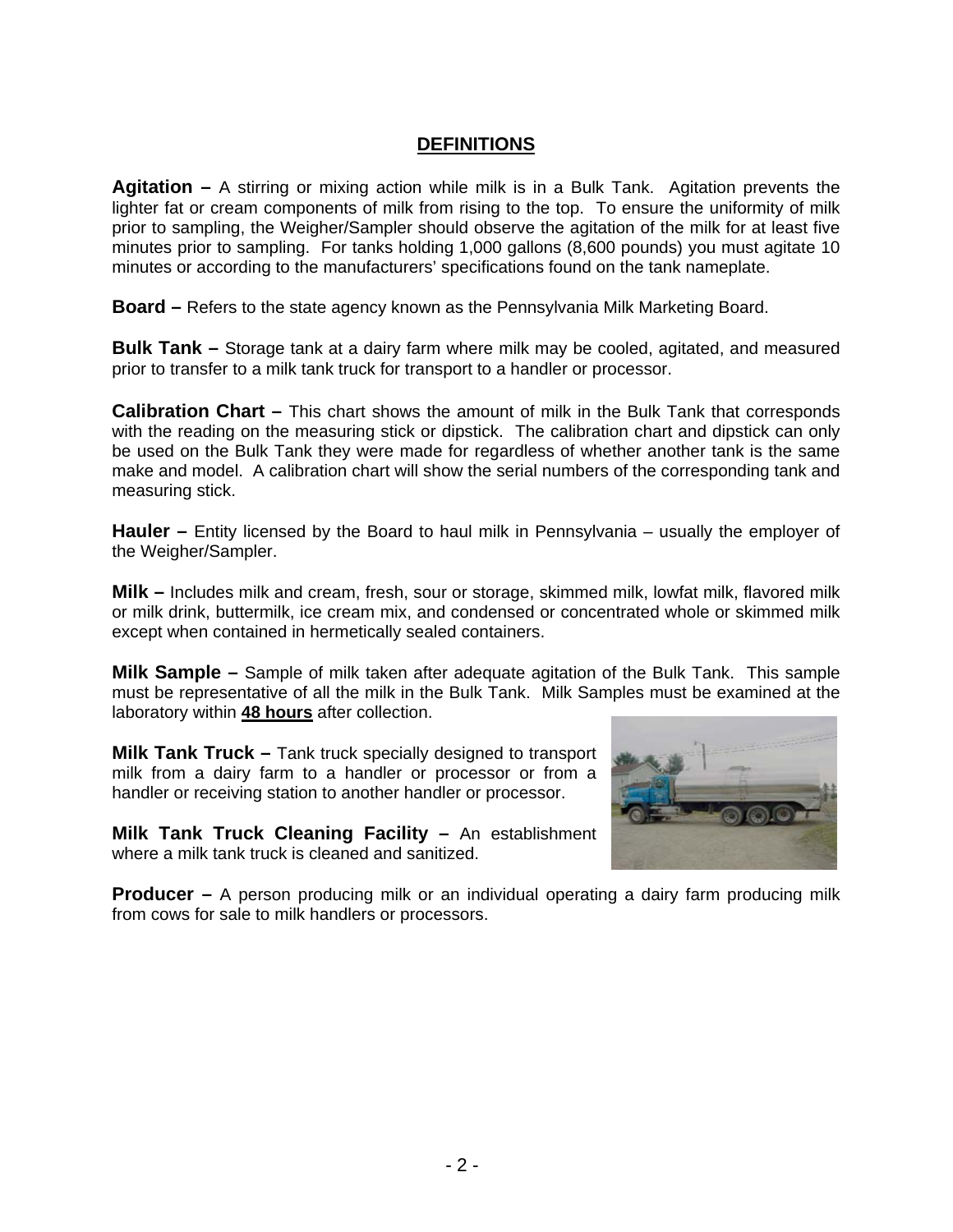**Producer Receipt –** Document completed in triplicate by the Weigher/Sampler when picking milk up at a dairy farm showing:

- 1. Date and time of pickup
- 2. Name or number of producer
- 3. Stick reading and pounds or gallons of milk
- 4. Milk Hauler's license number assigned by the Board
- 5. Signature and license number of the Weigher/Sampler picking up the milk
- 6. Temperature of milk in the tank

(One copy for producer, one copy for Hauler and one copy for purchasing handler or processor)

**Temperature Control Sample –** This is an extra sample of milk taken at first stop and used



to ascertain the temperature of all samples in the case. The Temperature Control Sample should be marked with the letters TC along with the date and time of pickup, the temperature of the sample, the producer number and the Weigher/Sampler license number. **If the Temperature Control Sample is not taken, the laboratory may reject the samples. If for any reason the Temperature Control Sample is not taken, use the first sample taken at the beginning of the route as the Temperature Control Sample.** 

**Weigher/Sampler –** An individual who has successfully completed an evaluation of their competency to accurately weigh, sample, measure and pick up milk at a dairy farm.

**Wash Tag –** This tag on the milk tank truck shows the facility where the tank was washed along with the date and time when the milk tank truck and transfer equipment was last washed and sanitized. A Wash Tag is valid for 96 hours before the truck must be rewashed.

#### **Bulk Milk Pickup Procedure**

#### **Equipment Check**

The Weigher/Sampler should thoroughly inspect their truck, equipment and supplies at the beginning of each day. The following items are necessary to perform proper weighing and sampling.

1. *Calibrated Pocket Thermometer* **–** You must carry an approved metal stem analog or digital thermometer. The thermometer should have a range of between 25 - 125° F. Thermometers must be checked for accuracy within  $+1^\circ$  F at least every 6 months. The accuracy check must be documented with the date and checker's initials, either on the thermometer itself or on the thermometer case, or documented separately.



- 2. *Milk Tank Truck*Ensure that tank and transfer equipment have been washed and sanitized with a current wash tag. Wash tags are valid for not more than **96 hours.**
- *3. Pen*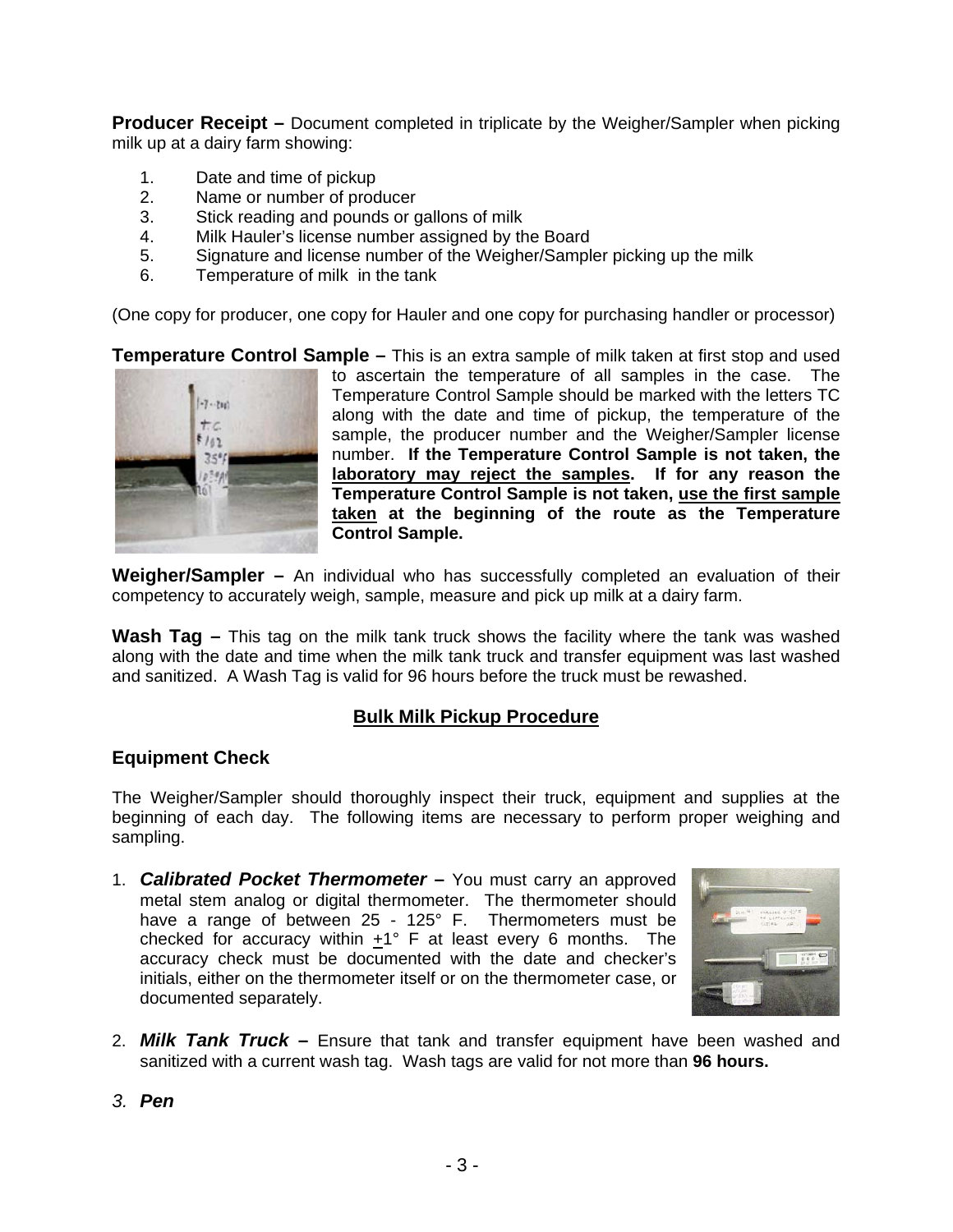- 4. *Producer Receipts* **–** Make sure you have an adequate supply of Producer Receipts for all Bulk Tanks on the route that day.
- 



- 5. *Sample Bottles, Sterile Bags or Tubes*Make sure that sample containers are protected from dust, dirt and the elements. These food grade containers should be stored in a clean container with a lid or in a plastic bag tied at the top. Do not carry sample containers in pockets. Only these approved containers may be used for milk sampling.
- 6. *Sample Case*This insulated container is large enough to hold all the samples that will be collected on the route along with sufficient ice. The sample case must contain a sample rack or flotation rack to **prevent the sample lids from being submerged in the ice water**. The sample case is designed to **maintain the sample temperature between 32° F and 40°F**.
- 7. *Sample Dipper and Dipper Container or Dipper Well*The longhandled sample dipper should be stored in a sanitizer solution in the dipper container or dipper well. You must sanitize the sample dipper for not less than one (1) minute.



8. *Sanitizing Agent* **–** You will need an approved sanitizing agent for sanitizing sample dipper and other surfaces that may come into contact with milk. When chlorine is used as a sanitizer, it should be at 200 parts per million. When iodine is used,

the strength should be at 25 parts per million.

- 9. *Sanitizer Test Kit* **–** You must have a sanitizer test kit designed for the type of sanitizer you are using. The sanitizer test kit will allow you to test the strength of your sanitizer and adjust it if necessary.
- 10. *Spray Bottle* You will need a spray bottle filled with sanitizer to sanitize the bulk tank outlet valve if the valve is leaking or uncapped.
- 11. *Watch or Timing Device* **–** You will need a watch or timing device to monitor the agitation time in the bulk tank.
- 12. *Waterproof Permanent Marker* **–** You will be using this to label and identify samples.

#### **Pick-up Procedures**

- 1. Remove milk hose and electrical cord from truck compartment and put through hose port in milk house wall.
- 2. Turn on lights in milk house, if needed.

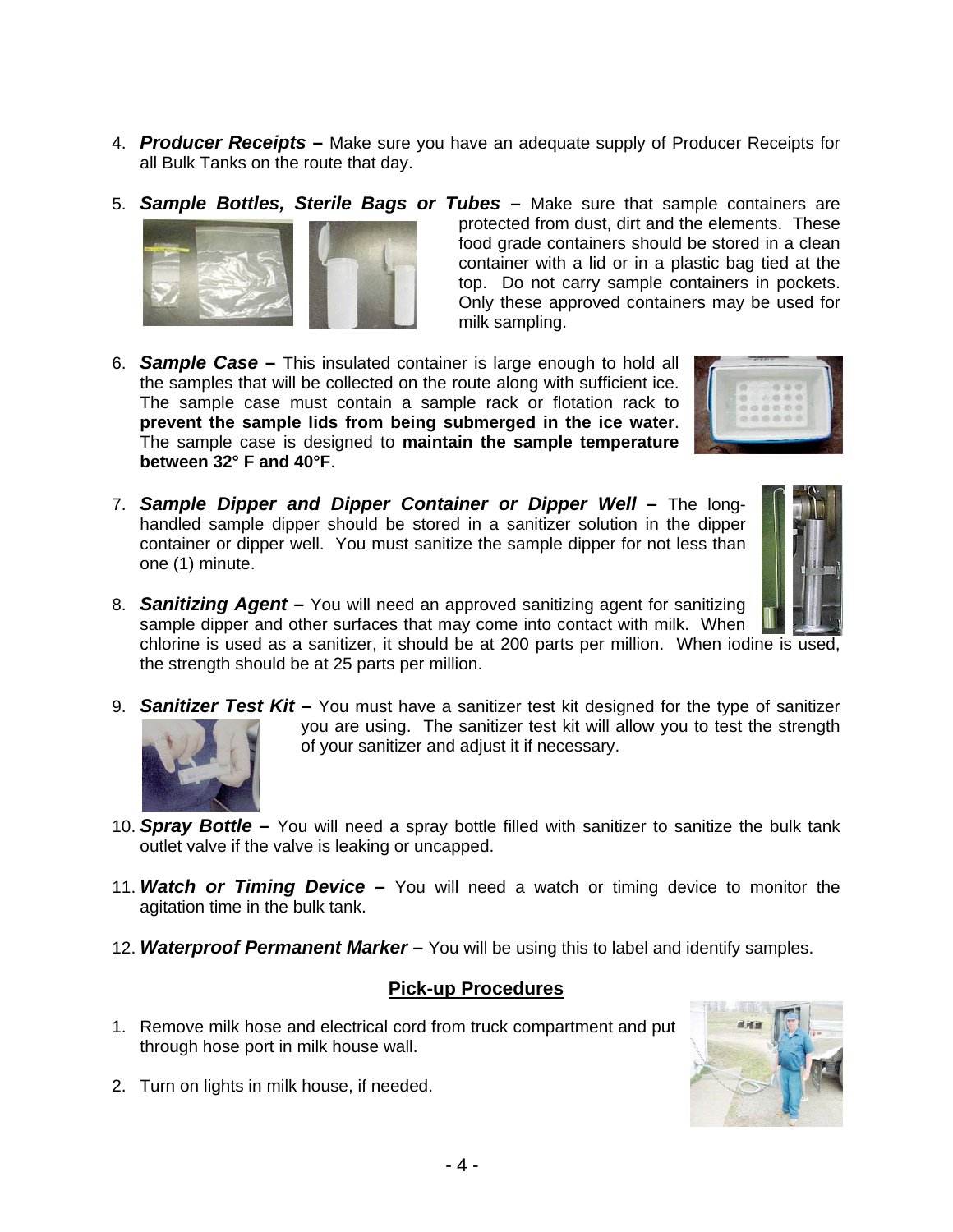3. Turn off agitator switch and refrigeration control if necessary. If agitator is running, wait for milk to come to complete rest.



- 4. Plug electrical cord into wall socket. Remove cap from bulk tank valve and set aside taking care not to expose the end cap to the floor or other surfaces that could contaminate it. If there is any visible milk residue, rinse and sanitize outlet valve prior to connecting the hose. After ensuring the integrity of the outlet valve on the bulk tank, connect the hose.
- 5. Wash hands with soap and warm water, and dry with a single service paper towel. Keep hands clean and dry through entire sampling procedure.
- 6. Remove porthole cover on bulk tank and check for off odors. Raise tank lid and check for fat particles, flakes, or extraneous matter.
- 7. *Note:* Do not pick up milk in any container other than the bulk tank. Picking up milk in containers other than the bulk tank may be unsanitary. The only way to accurately weigh and sample milk is in the bulk tank.



- 8. Remove calibration or measuring stick if stored in the bulk tank. Wipe dry with a single service towel. If the measuring stick is stored outside the bulk tank, wash it in warm water, sanitize and dry.
- 9. When the milk is completely calm, insert measuring stick into the bulk tank. The stick should seat into a bracket in the bulk tank. Read the measuring stick to the closest line. If the level is between two graduations, read to the even-numbered graduation. If milk line is not straight, make another reading. Make at least two readings or more if readings are not identical. If the stick is stored outside the tank, wash with detergent and warm water. For tanks equipped with external gauge or "site tube," read from the bottom of the meniscus.



- 10. Record the stick reading on the producer's receipt. The measuring stick is marked in units of 1/32 of an inch or metric equivalent. You must also record the corresponding number of pounds of milk from the calibration chart.
- 11. Turn on the agitator switch for at least 5 minutes. Tanks containing 1000 gallons (8600 pounds) of milk or more shall be agitated at least 10 minutes, or according to tank manufacturers' specification which are usually found on the nameplate.
- 12. Wash hands with soap and warm water, and dry with a single service paper towel. Keep hands clean and dry through entire sampling procedure.
- 13. Check milk temperature and reject any bulk tank in excess of 40° F. You must verify the accuracy of bulk tank thermometer at least monthly with your pocket dial-type or digital thermometer. Be sure to sanitize the thermometer at least 60 seconds prior to checking the temperature of the milk.